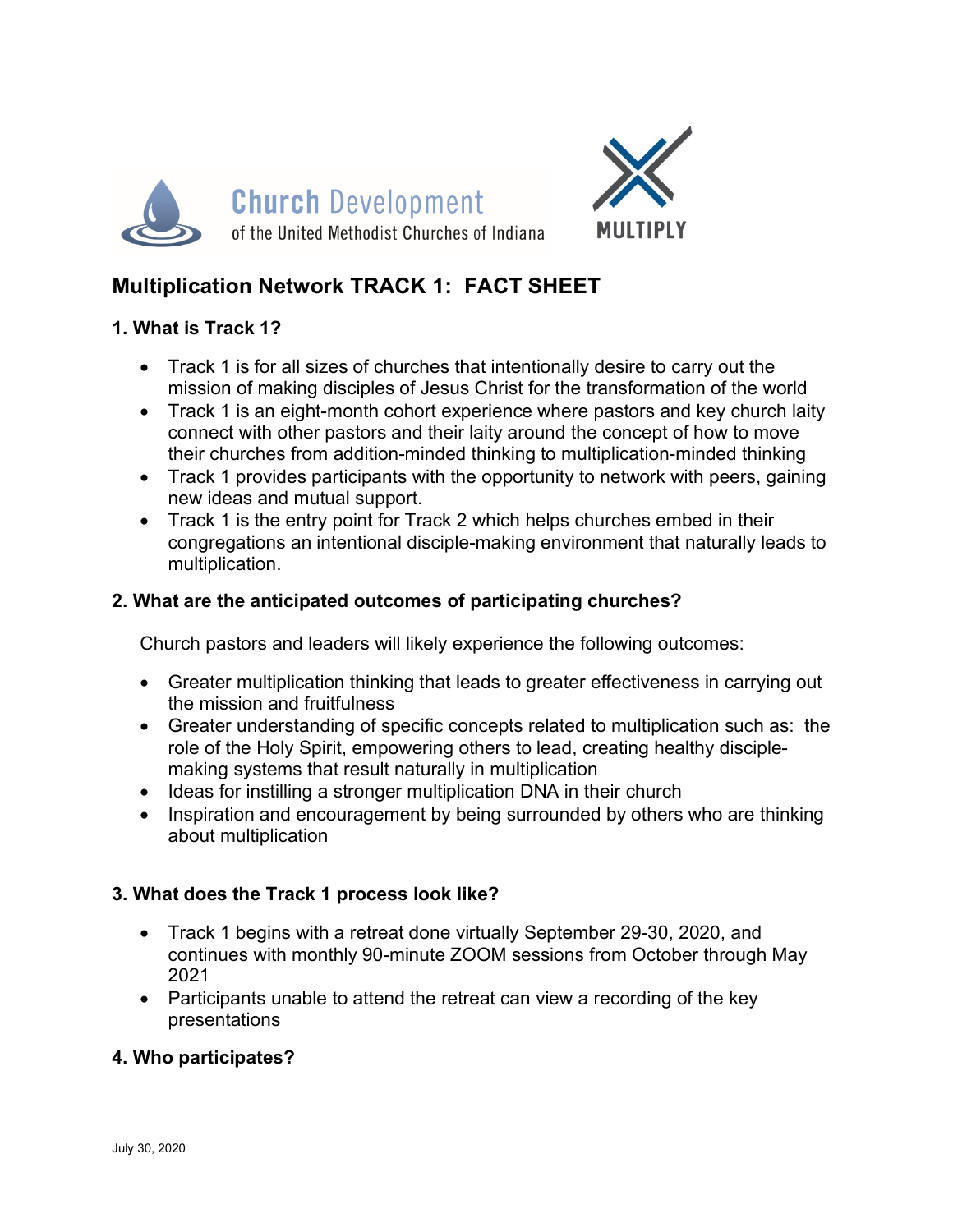- The Track 1 Team from each church includes the church pastor and one to four key leaders, such as associate pastors, staff persons, and/or laity who are committed to the church's mission
- This team then attends the retreat and eight monthly ZOOM sessions together

# **5. What do the monthly sessions look like?**

- The eight monthly sessions each will be done virtually (via ZOOM) and will last 90 minutes
- Tim Johnson, pastor of Pfrimmer's Chapel, will start each session by sharing key concepts related to developing a stronger multiplication culture in your church, including concepts from the book *Hero Maker*, by Warren Bird and Dave Ferguson
- The remainder of each session will be spent in break-out groups (cohorts), made up of teams from five or so churches of similar context; they will talk about the sessions' concepts and their application, and provide accountability and encouragement for one another
- At least one break-out group will be offered in Spanish
- There will also be special one-hour videos of specialist teaching on the concepts discussed in the sessions; these can be conveniently viewed on-line at any time
- A facilitator/coach will work with each cohort throughout the eight-month process

#### **6. When will they monthly sessions meet?**

- The monthly 90-minutes ZOOM sessions will be held the first Tuesday of each month, October-May, from 7:00-8:30pm (Eastern), 6:00-7:30pm (Central).
- Each break-out group (cohort) may choose to meet at a different time that's more convenient to the group; in that case they will view a recording of Tim's teaching at the beginning of their sessions.

#### **7. Who will lead the retreat and monthly sessions?**

- Rev. Tim Johnson is providing the primary leadership for Track 1; Tim is an Elder in the Indiana Conference who pastors a church that has a multiplication culture—it trains up laity to live out their calls as disciples and sends them out, in some cases to serve other UM churches; Pfrimmer's also has many different congregation—from traditional Sunday morning congregations to numerous Mercy Streets congregations that serve people struggling with addictions; it has a storefront ministry, a house church, and even congregations outside the U.S.
- The monthly break-out sessions (cohorts) will be led by other Indiana Conference pastors; they will also serve as facilitator/coaches for the participants

#### **8. How much does it cost for a church to participate in Track 1?**

• The cost is \$100 per church to participate, payable at the time of registration

#### **9. Where is the Holy Spirit in this?**

• The conference team working on Track 1 & 2 have experienced time and time again the Holy Spirit moving, guiding, and overcoming potential obstacles